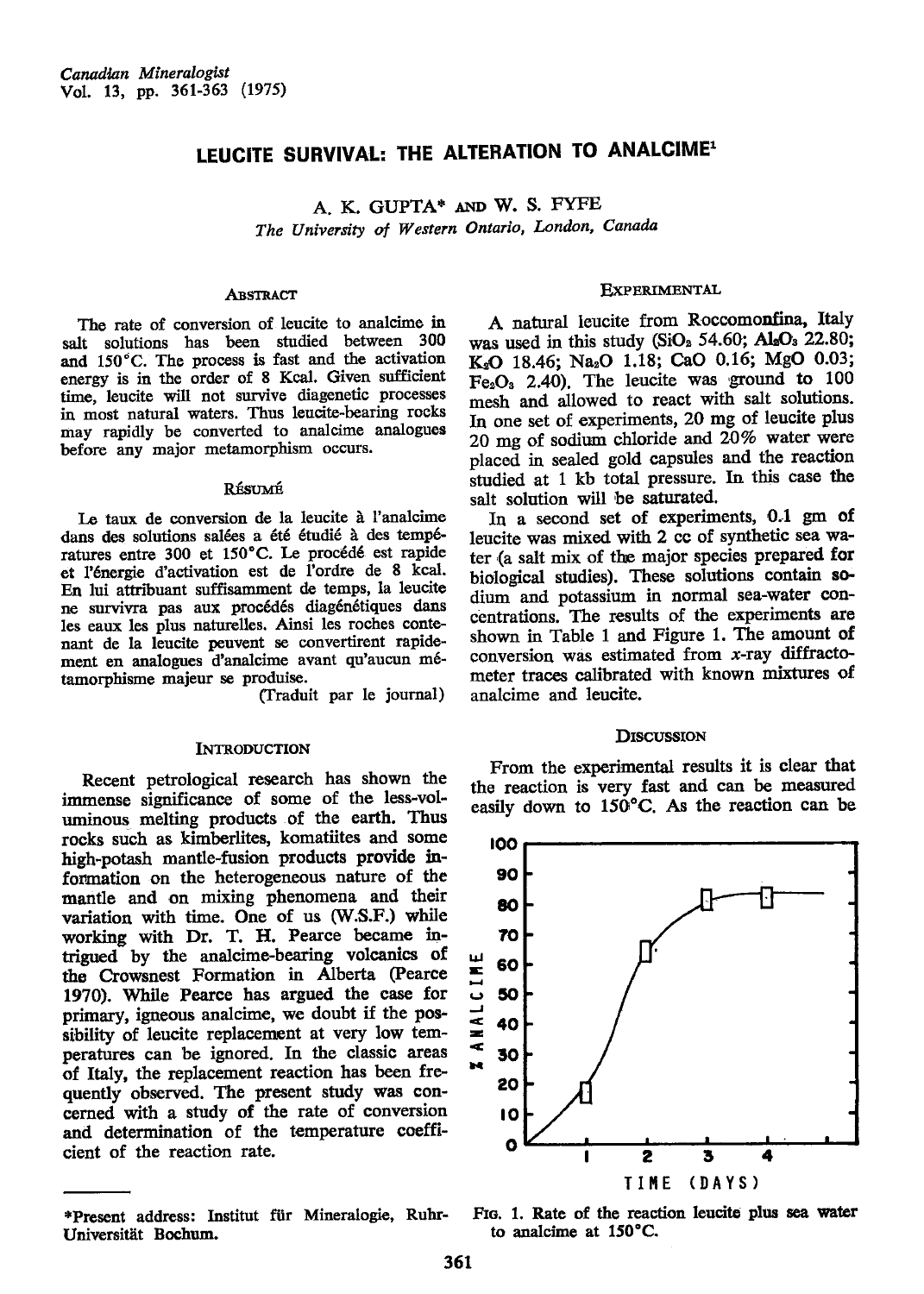|  | ABLE 1. REACTION RATES |  |
|--|------------------------|--|
|  |                        |  |

|                                               |                             |                                          |                                               |                | Series A (LC <sub>50</sub> NaCl <sub>50</sub> + 20% H <sub>2</sub> 0) Series B (0.1 gm Lc + 2 cm <sup>3</sup> sea water) |
|-----------------------------------------------|-----------------------------|------------------------------------------|-----------------------------------------------|----------------|--------------------------------------------------------------------------------------------------------------------------|
| Temp.<br>(°C)                                 | Time<br>(days)              | Conversion<br>(%)                        | Temp.<br>(°C)                                 | Time<br>(days) | Conversion<br>(2)                                                                                                        |
| 325<br>275<br>225<br>225<br>200<br>150<br>150 | 13<br>13<br>21(hours)<br>13 | 100<br>100<br>100<br>38<br>34<br>0<br>14 | 225<br>200<br>175<br>150<br>150<br>150<br>150 | ١ś             | 81<br>90<br>95<br>17<br>64<br>81<br>82                                                                                   |

studied over a 10O'C range, it follows that the activation energy is small (Fyfe 1973). If we assume that for the early part of the reaction the rate equation is zero order, that is

$$
\frac{dc}{dt} \cong K
$$

(note the process is almost linear up to  $80\%$ conversion), then the activation energy is in the order of 8 kcal mol<sup>-1</sup>. This is a very low activation energy and the reaction will be rather temperature-insensitive. If we consider that the time constants of diagenetic (burial) processes may be in the order of  $10<sup>5</sup>$  -  $10<sup>7</sup>$  years, then even at 25"C, given appropriate fluids, the reaction would go to completion.

The process being studied is:

 $KAlSi<sub>2</sub>O<sub>6</sub>$  (solid) + Na<sup>+</sup>aq + H<sub>2</sub>O  $\rightarrow$  NaAl- $\text{Si}_2\text{O}_6 \cdot \text{H}_2\text{O}(\text{solid}) + \text{K}^+ \text{aq}, \Delta G^{\circ}{}_{298} = -1093 \text{ cal}$ mol<sup>-1</sup> (Robie & Waldbaum 1968). While there are considerable uncertainties in  $\Delta G^{\circ}$ , this figure suggests that analcime is stable even when the concentration of potassium exceeds the concentration of sodium  $(K^+aq/Na^+aq) = 6.4$  at equilibrium). This implies that even normal river water  $(K^{\dagger}/Na^{\dagger} = 0.3)$  could cause the reaction.

While no nucleation is involved in the reaction (but a 10% volume expansion occurs) a number of steps could be rate-determining. These might include:

- (a) diffusion rates of  $Na<sup>+</sup>$  or  $K<sup>+</sup>$  in the crystal
- (b) dehydration rates of ions before entry
- (c) diffusion rate of water into the crystal

The overall  $\Delta H$  (cf.  $\Delta E$ ) of processes like:

 $K^+$  solid +  $Na^+aq \rightleftharpoons Na^+_{solld}$  +  $K^+_{aq}$  are small (Latimer 1964). Normal heats of hydration of solids are similar to the activation energy determined in this work. The fact that the more .dilute sea waier appears to react faster than tho saturated salt solutions could indicate that water activity and diffusion are important.

Numerous authors have noted the facile leu-



FIG. 2. (A) Analcime from the Crowsnest Formation; (B) Analcime after leucite from Vico volcano, Italy. (fhe hammer is 8 cm long).

cite-analcime reaction (see Deer, Howie & Zussman 1963; Bragg et al. 1965) (see Fig. 2). The main conclusion of this work is, that if sufficient sodium-bearing water is available, then conversion will occur even at surface temperatures. The chances for leucite surviyal are small and in fact most reported occurrences of volcanic leucite are in rather recent rocks. It is clear that this process may occur at low temperature when other primary igneous minerals might show little alteration. This possible reaction must be considered before analcime is considered as a primary igneous phase (pace Pearce, 1970).

## **REFERENCES**

- BRAGG, L., CLARINGBULL, G. F. & TAYLOR, W. H. (1965): Crystal Structures of Minerals. Cornell Univ. Press, New York
- DEER, W. A., HOWIE, R. A. & ZUSSMAN, J. (1963): Rock-Forming Minerals 4, John Wiley, New York.